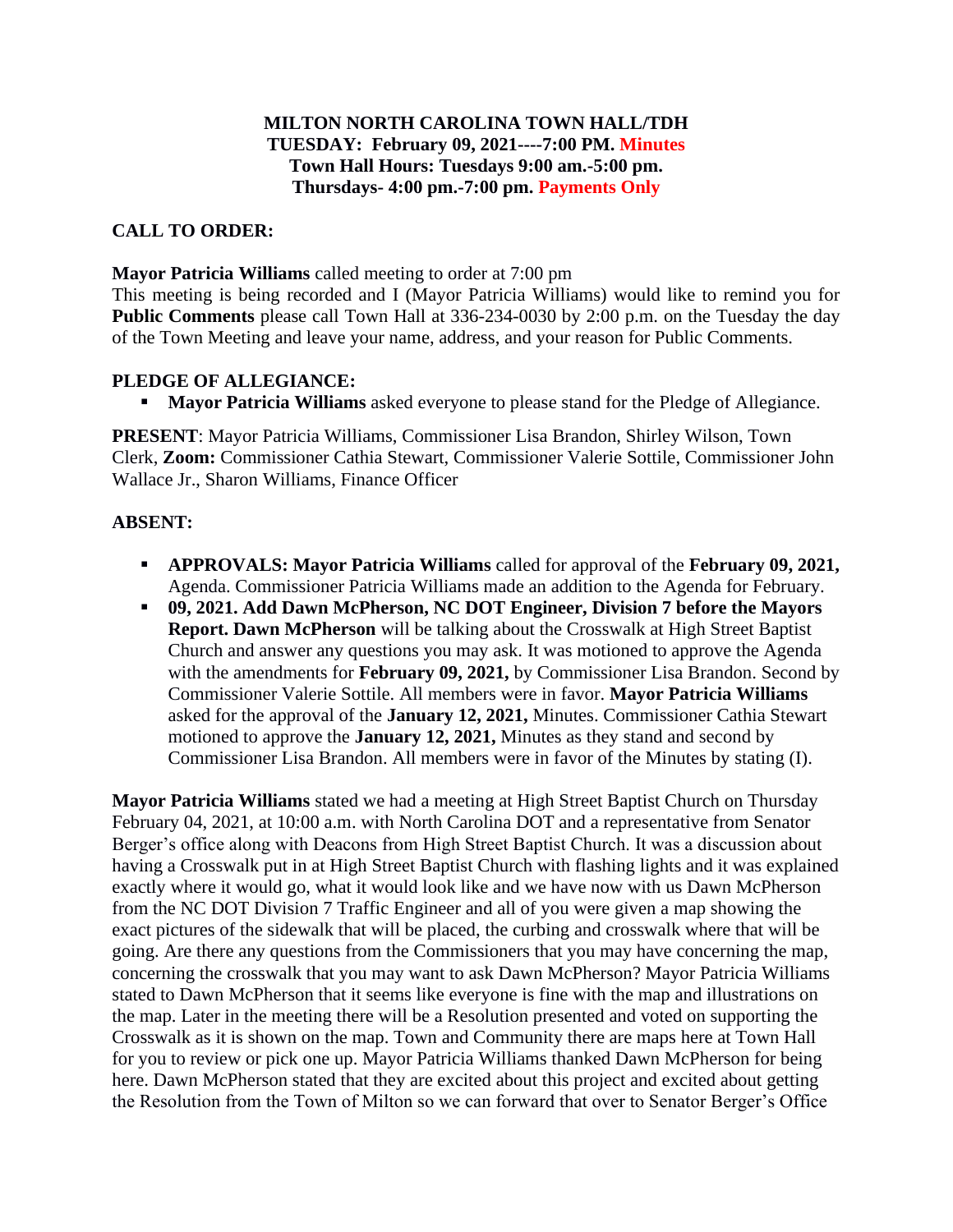for funding. Once that funding is obtained and move on to the March Funding Meeting and then off to our board, we will start the Design process on that and once the design is completed, we will start the construction and move forward with the Project. We are not going to put this project out for bid to keep the cost down and we will use the State Forces to build this Project. It will be a Rectangular Rapid Flashing Beacon similar to what is on the crosswalk at the corner of Palmer's Alley and Board Street with the same coloration, same power, same everything. Having Pedestrian connectivity along Academy Street, NC 57, enhances the crossing for the church and a good thing for public, community and for High Street Baptist Church. Once we get the funding and design, we hope to get construction sometime late summer, or fall, it depends on when they get the design to us. If there are any questions throughout this whole process you can forward any questions to Patricia and she will contact me, we have a great relationship we have worked many times in the town. **Mayor Patricia Williams** stated this has been an ongoing project for quite a few years talking about having a crosswalk here at High Street Baptist Church and everyone is quite excited that it will be happening. I am pleased and thankful that Senator Berger's Office has hopefully found contingency monies that will pay for this project. It is not going to cost the Town of Milton anything. We thank your office and the Deacons of the High Street Baptist Church that have been to many meetings and given input, so we appreciate all that they have done. It is a safety feature for the parishioners of High Street Baptist Church, but also the community. There will be a sidewalk coming down from Community Circle and it will go down along Academy to the Crosswalk and will open that area for pedestrians, and for the walking tours of Milton. High Street Baptist Church is on that walking tour. For visitors it will be a great safety feature for everyone. So, we certainly appreciate all the hard work your department has done. Commissioner Cathia Stewart ask to say something. She stated that she wanted to thank Mr. Jeremiah Jeffries for being an inspiration in helping us also and all the other people.

#### **MAYORS REPORT: Mayor Patricia Williams**

- ➢ **Milton Post Office Update:** A Civil Engineer has been hired by USPS and has been in contact with the Milton Planning Board and the Milton Water Supervisor on hooking up water/sewer to the Milton Post Office. Things are moving forward with Milton getting a Post Office and is still scheduled for sometime this summer. A definite date has not been put into place due to possible situations that may arise during this pandemic.
- ➢ **A Tax-Exempt Donation:** Can be sent to the Town of Milton designated to be applied to the General Fund or the Water/ Sewer Fund Accounts We thank anyone who sends in a donation. We appreciate that. You just have to put it on your check that you would like for it to be applied or designated to the General Fund or the Water/Sewer Fund.
- ➢ **COVID 19 Update: Caswell County** now has 780 confirmed cases down from 1048 reported last month; **Milton Zip Code** has 135 confirmed cases up from **98** reported in January with (1) death in our zip code.
- ➢ **1800 Maderno Vaccinations** have been given in Caswell County at the Caswell County Park and Recreation Department and the North Village Pharmacy. You can call the Caswell Health Department at 336 -694-4129 to put your name on a list to be contacted when you qualify for a vaccine.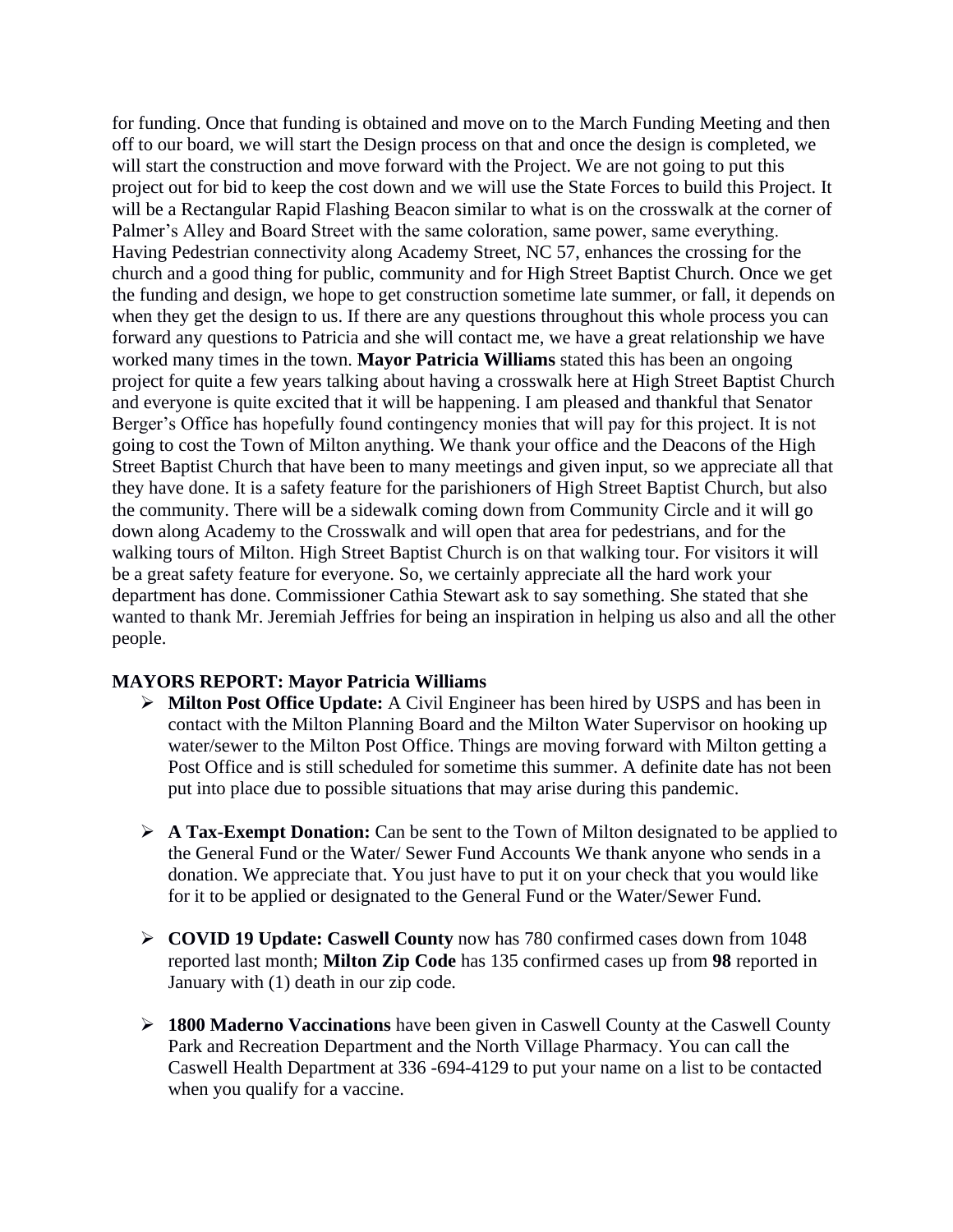- ➢ Remember Cold and Flu Season has arrived. There are **Active Flu Cases here in Caswell County: Not too late to get a Flu Vaccine.** Please be diligent in practicing wearing a face covering, social distancing, and washing your hands. If you have any symptoms you need to go and get tested to rule out COVID-19. There are 2 free Testing Sights: open for anyone to go to be tested. You do not have to be a Caswell County resident. Those two sites are **Pelham Community Center**, and the **Caswell County Health Department**. Appointments are not necessary, but you do need to call to hear the days and times. Days and Times may change due to increased numbers.
- ➢ **The North Carolina Capital Management Trust: (Someone asked about that)** It is a Reserve Account also called a Savings Account. This was created to be used for emergency situations for the Town. **The Five Non-Working Fire Hydrants were replaced with funds from this account. (North Carolina Capital Management Trust)**  It is added to when there are extra monies. Commissioner John Wallace and Finance Officer Sharon Williams have been wonderful in adding monies to that Reserve Account for emergencies as our five non-working fire hydrants proved.
- ➢ **On Friday February 5, 2021,** there was a Caswell County Zoom Meeting with the Elected Officials, a Representative from Senators Berger's Office and Representative Greg Meyer attended to discuss the Budgetary needs for Caswell County, The Town of Milton, and the Town of Yanceyville. During the meeting it was revealed that there were monies appropriated in the North Carolina Budget for the completion of the Thomas Daye House Union Tavern Museum. The specifics and amounts of the allocation were not discussed. Hopefully, the North Carolina Budget will get passed with the allocations still intact.
- ➢ **The Berkadia Bank Loan:** For the Water Tank was paid off January 27, 2021. Wonderful news for the Town of Milton. This puts us down to just the \$450,000.00 USDA Loan for the Water Sewer System. This will be paid continually for the next 40 years at a total of \$16,000.00 a year. This is a large amount for Milton to come up with at the end of every year.
- ➢ **(Someone asked about the Budget Officer) Appointment of the Budget Officer is required annually and we are following the North Carolina General Assembly Statue 150-99 in how we appoint and vote on that person.**

**STAFF REPORTS: Sharon Williams Presented the** General Fund **Target Group 58%** end of **Revenue** in General Fund was **51% Expenditures** are at **60% over the target**. The reason Expenditures are over is we paid the Auditor in full at 100% --Town Liability Insurance was at 95%-and FICA was at 100%.

**Water/ Sewer Fund** our Revenue is at **65%** above the target. Expenses year to date is at **45%**.

**Bank Accounts: General Fund Bank Account:** End of January 2021--\$13,115.40 with the outstanding checks last week we were at **\$11565.00**. **Water Sewer Fund** at the end of January we were at **\$32,056.88**. Last week we were at **\$28,561.57**.

Our North Carolina Capital Management Trust is down to **\$78,407.81** until we Transfer money back for the fire hydrants as the money comes available. **Commissioner John Wallace asked a question about meeting the payment for USDA. Discussed OLD BUSINESS: N/A**

**NEW BUSINESS: Commissioner John Wallace – Privatizing the Milton Water/Sewer**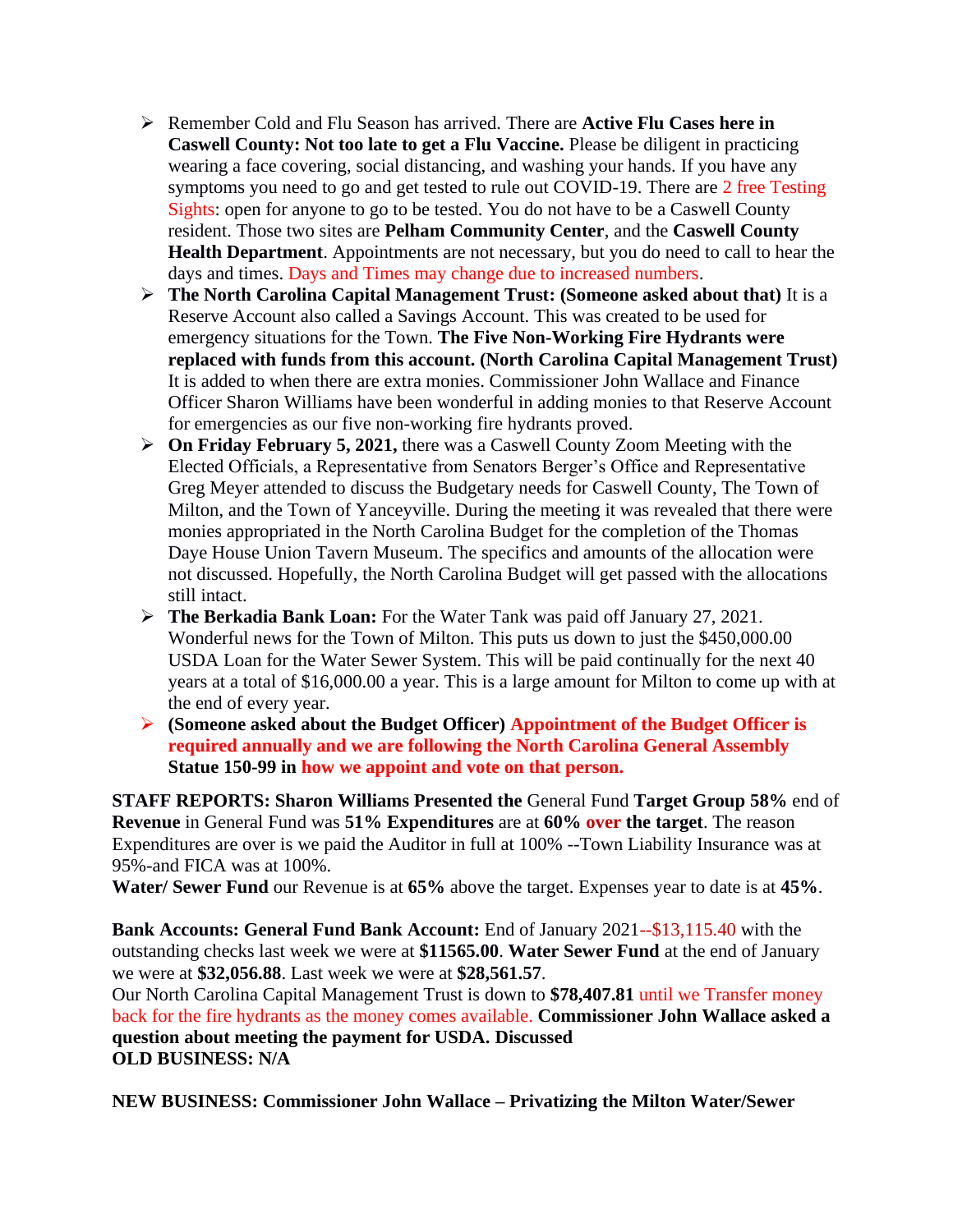### **System**

- ➢ The concept **is to sell the entire Water/Sewer System to a third party.**
- ➢ Things like this happens when a small Municipality will sell out to a larger one like a suburb of Charlotte for example. There are private companies interested in absorbing Municipal Water Funds, so I got some information from our Auditor Tony about this, the net amount of the water fund assets which are primary the **Tank, Delivery system, the Processing Operation on Doll Branch Road, the Book Value t**aking the Depreciation out through **June 2020 is 2.4 Million** that would be a **starting point of asking someone to buy the system. The Debt on it through last June 2020 was \$416,000.00 and that runs into the early 50's. (2054) before this is eliminated.**
- ➢ **I (**Commissioner John Wallace Jr.) suggest that we get a committee together to investigate this and I have been in contact with one company, but they have a lengthy proposal solicitation sheet. (20 pages) a good deal of work. It also requires Mike Behler's help because there are a lot of technical questions about the water system. This would be selling the whole thing. (Tanks, Meters, Processing Systems etc.) There will be some money involved, we would have to pay Mike Behler, might have to take a field trip to meet with perspective purchasers. The person I have been talking to is in Wilmington. **Questions:**
- ➢ **Commissioner Lisa Brandon:** Will rates go up? N/A Where would the pool of customers come from? 50/60-mile radius
- ➢ **Commissioner Valerie Sottile:** Would the company be responsible for all the maintenance? (Yes) Are we breaking a contract with Suez? Long standing agreement (painting inside and out should- give notice by March  $15<sup>th</sup>$ ) Suez has not been faithful. If we sell our assets the town actually gets the money? Yes, John spoke with USDA, and they stated they did not care who the town sold the assets to they would get their \$416000.00. Book Value.
- ➢ Discussed \$1100.00 monthly.
- ➢ **Commissioner Cathia Stewart:** How would this affect our billing? Would we be billed from the Town of Milton? **The billing will be done by a private company.** Will that cut out some of our employees? **The company may make a job offer to the current employees. It would be their responsibility to read the meters and do the billing. Maintain the System, Getting the Water Tank Maintained. (Suez)**
- ➢ **Mayor Patricia Williams:** stated that Commissioner John Wallace has proposed an interesting concept. I think it is something to investigate seeing if the Town is interesting in pursuing this endeavor. Looking for someone to get with you to complete the application. Any volunteers: Lisa Brandon volunteered.
- ➢ **Mayor Patricia Williams asked Commissioner John Wallace** to give an update at the monthly meetings.
- ➢ **Mayor Patricia Williams – Resolution Honoring Mayor Walter Lea Thomas IV Mayor Patricia Williams read the Resolution so the people on Zoom could hear it.** It was motioned to adopt this Resolution for former Mayor Walter Lea Thomas IV by Commissioner Lisa Brandon. Second by Commissioner Cathia Stewart. A copy will be placed in the Town's Archives.
- ➢ **Mayor Patricia Williams—Resolution in support of Crosswalk located at High Street Baptist Church with flashing warning lights.**
- ➢ **Mayor Patricia Williams read the Resolution so the people on Zoom could hear it.** It